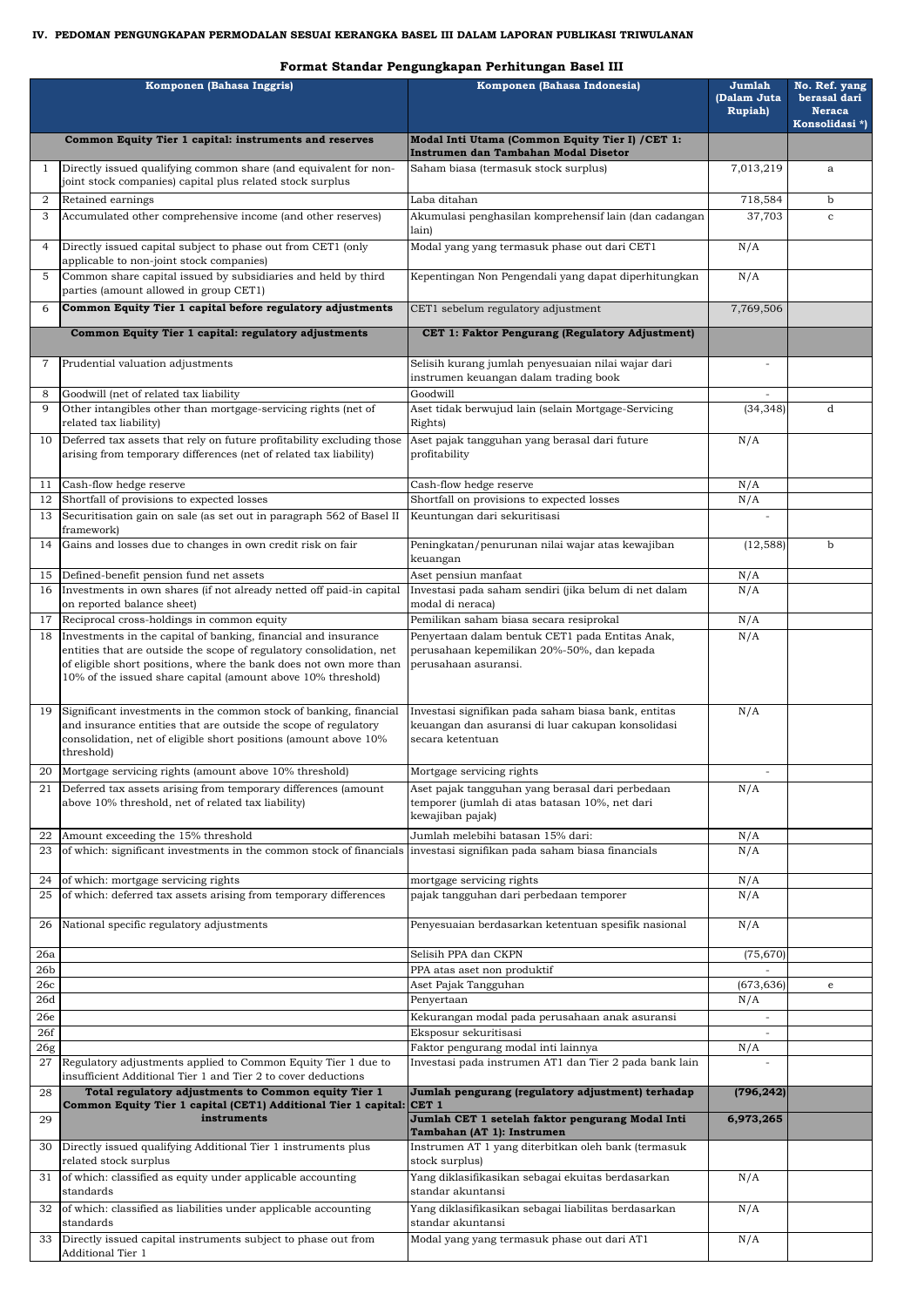| Komponen (Bahasa Inggris) |                                                                                                                                                                                                                                        | Komponen (Bahasa Indonesia)                                                                                                                               | Jumlah                         | No. Ref. yang                 |
|---------------------------|----------------------------------------------------------------------------------------------------------------------------------------------------------------------------------------------------------------------------------------|-----------------------------------------------------------------------------------------------------------------------------------------------------------|--------------------------------|-------------------------------|
|                           |                                                                                                                                                                                                                                        |                                                                                                                                                           | (Dalam Juta<br><b>Rupiah</b> ) | berasal dari<br><b>Neraca</b> |
|                           |                                                                                                                                                                                                                                        |                                                                                                                                                           |                                | Konsolidasi*)                 |
| 34.                       | Additional Tier 1 instruments (and CET1 instruments not included Instrumen AT1 yang diterbitkan oleh Entitas Anak yang<br>in row 5) issued by subsidiaries and held by third parties (amount<br>allowed in group AT1)                  | diakui dalam perhitungan KPMM secara konsolidasi                                                                                                          | N/A                            |                               |
| 35                        | of which: instruments issued by subsidiaries subject to phase out                                                                                                                                                                      | Instrumen yang diterbitkan Entitas Anak yang termasuk<br>phase out                                                                                        | N/A                            |                               |
| 36                        | Additional Tier 1 capital before regulatory adjustments                                                                                                                                                                                | Jumlah AT 1 sebelum regulatory adjustment                                                                                                                 |                                |                               |
|                           | Additional Tier 1 capital: regulatory adjustments                                                                                                                                                                                      | Modal Inti Tambahan: Faktor Pengurang (Regulatory<br>Adjustment)                                                                                          |                                |                               |
| 37                        | Investments in own Additional Tier 1 instruments                                                                                                                                                                                       | Investasi pada instrumen AT1 sendiri                                                                                                                      | N/A                            |                               |
| 38                        | Reciprocal cross-holdings in Additional Tier 1 instruments                                                                                                                                                                             | Pemilikan instrumen AT1 secara resiprokal                                                                                                                 | N/A                            |                               |
| 39                        | Investments in the capital of banking, financial and insurance                                                                                                                                                                         | Penyertaan dalam bentuk AT1 pada Entitas Anak,                                                                                                            | N/A                            |                               |
|                           | entities that are outside the scope of regulatory consolidation, net<br>of eligible short positions, where the bank does not own more than<br>10% of the issued common share capital of the entity (amount<br>above 10% threshold)     | perusahaan kepemilikan 20%-50%, dan kepada<br>perusahaan asuransi.                                                                                        |                                |                               |
| 40                        | Significant investments in the capital of banking, financial and<br>insurance entities that are outside the scope of regulatory<br>consolidation (net of eligible short positions)                                                     | Investasi signifikan pada modal bank, entitas keuangan<br>dan asuransi di luar cakupan konsolidasi secara<br>ketentuan                                    | N/A                            |                               |
| 41                        | National specific regulatory adjustments                                                                                                                                                                                               | Penyesuaian berdasarkan ketentuan spesifik nasional                                                                                                       |                                |                               |
| 41a                       |                                                                                                                                                                                                                                        | Investasi pada instrumen AT1 pada bank lain                                                                                                               | N/A                            |                               |
| 42                        | Regulatory adjustments applied to Additional Tier 1 due to                                                                                                                                                                             | Investasi pada instrumen Tier 2 pada bank lain                                                                                                            | N/A                            |                               |
|                           | insufficient Tier 2 to cover deductions<br>Total regulatory adjustments to Additional Tier 1 capital                                                                                                                                   | Jumlah faktor pengurang (regulatory adjustment)                                                                                                           |                                |                               |
| 43                        |                                                                                                                                                                                                                                        | terhadap AT1                                                                                                                                              |                                |                               |
| 44                        | <b>Additional Tier 1 capital (AT1)</b>                                                                                                                                                                                                 | Jumlah AT 1 setelah faktor pengurang                                                                                                                      |                                |                               |
| 45                        | Tier 1 capital (T1 = CET1 + AT1)<br>Tier 2 capital: instruments and provisions                                                                                                                                                         | Jumlah Modal Inti (Tier 1) (CET1 + AT 1)<br>Modal Pelengkap (Tier 2): Instumen dan cadangan                                                               | 6,973,265                      |                               |
| 46                        | Directly issued qualifying Tier 2 instruments plus related stock                                                                                                                                                                       | Instrumen T2 yang diterbitkan oleh bank (termasuk stock                                                                                                   | N/A                            |                               |
|                           | surplus                                                                                                                                                                                                                                | surplus)                                                                                                                                                  |                                |                               |
| 47                        | Directly issued capital instruments subject to phase out from Tier                                                                                                                                                                     | Modal yang yang termasuk phase out dari Tier 2                                                                                                            | N/A                            |                               |
| 48                        | Tier 2 instruments (and CET1 and AT1 instruments not included in Instrumen Tier2 yang diterbitkan oleh Entitas Anak yang<br>rows 5 or 34) issued by subsidiaries and held by third parties<br>(amount allowed in group Tier 2)         | diakui dalam perhitungan KPMM secara konsolidasi                                                                                                          | N/A                            |                               |
| 49                        | of which: instruments issued by subsidiaries subject to phase out                                                                                                                                                                      | Modal yang diterbitkan Entitas Anak yang termasuk<br>phase out                                                                                            | N/A                            |                               |
| 50                        | Provisions                                                                                                                                                                                                                             | cadangan umum PPA atas aset produktif yang wajib<br>dihitung dengan jumlah paling tinggi sebesar 1,25% dari<br>ATMR untuk Risiko Kredit + Cadangan Tujuan | 385,782                        | $***$                         |
| 51                        | Tier 2 capital before regulatory adjustments                                                                                                                                                                                           | Jumlah Modal Pelengkap (Tier 2) sebelum faktor                                                                                                            | 385,782                        |                               |
|                           | Tier 2 capital: regulatory adjustments                                                                                                                                                                                                 | pengurang<br>Modal Pelengkap (Tier 2): Faktor Pengurang                                                                                                   |                                |                               |
|                           |                                                                                                                                                                                                                                        | (Regulatory Adjustment)                                                                                                                                   |                                |                               |
| 52<br>53                  | Investments in own Tier 2 instruments<br>Reciprocal cross-holdings in Tier 2 instruments                                                                                                                                               | Investasi pada instrumen Tier 2 sendiri<br>Pemilikan instrumen Tier 2 secara resiprokal                                                                   | N/A<br>N/A                     |                               |
| 54                        | Investments in the capital of banking, financial and insurance                                                                                                                                                                         | Penyertaan dalam bentuk AT1 pada entitasanak,                                                                                                             | N/A                            |                               |
|                           | entities that are outside the scope of regulatory consolidation, net<br>of eligible short positions, where the bank does not own more than<br>10% of the issued common share capital of the entity (amount<br>above the 10% threshold) | perusahaan kepemilikan 20%-50% dan kepada<br>perusahaan asuransi.                                                                                         |                                |                               |
| 55                        | Significant investments in the capital banking, financial and<br>insurance entities that are outside the scope of regulatory<br>consolidation (net of eligible short positions)                                                        | Investasi signifikan pada modal bank, entitas keuangan<br>dan asuransi di luar cakupan konsolidasi secara<br>ketentuan                                    | N/A                            |                               |
| 56                        | National specific regulatory adjustments                                                                                                                                                                                               | Penyesuaian berdasarkan ketentuan spesifik nasional                                                                                                       |                                |                               |
| 56a                       |                                                                                                                                                                                                                                        | Investasi pada instrumen Tier 2 pada bank lain                                                                                                            | N/A                            |                               |
| 56b                       |                                                                                                                                                                                                                                        | Sinking fund                                                                                                                                              | N/A                            |                               |
| 57<br>58                  | Total regulatory adjustments to Tier 2 capital<br>Tier 2 capital (T2)                                                                                                                                                                  | Jumlah faktor pengurang (regulatory adjustment)<br><b>Modal Pelengkap</b><br>Jumlah Modal Pelengkap (T2) setelah regulatory                               | 385,782                        |                               |
| 59                        | Total capital $(TC = T1 + T2)$                                                                                                                                                                                                         | adjustment<br>Total Modal (Modal Inti + Modal Pelengkap)                                                                                                  | 7,359,047                      |                               |
| 60                        | Total risk weighted assets                                                                                                                                                                                                             | Total Aset Tertimbang Menurut Risiko (ATMR)                                                                                                               | 43,378,402                     |                               |
|                           | <b>Capital ratios and buffers</b>                                                                                                                                                                                                      | Rasio Kecukupan Pemenuhan Modal Minimum                                                                                                                   |                                |                               |
| 61                        | Common Equity Tier 1 (as a percentage of risk weighted assets)                                                                                                                                                                         | (KPMM) dan Tambahan Modal (Capital Buffer)<br>Rasio Modal Inti Utama (CET1) - persentase terhadap<br><b>ATMR</b>                                          | 16.1%                          |                               |
| 62                        | Tier 1 (as a percentage of risk weighted assets)                                                                                                                                                                                       | Rasio Modal Inti (Tier 1) - persentase terhadap ATMR                                                                                                      | 16.1%                          |                               |
| 63<br>64                  | Total capital (as a percentage of risk weighted assets)<br>Institution specific buffer requirement (minimum CET1                                                                                                                       | Rasio Total Modal - persentase terhadap ATMR<br>Tambahan modal (buffer) - persentase terhadap AMTR                                                        | 17.0%<br>0.625%                |                               |
|                           | requirement plus capital conservation buffer plus countercyclical<br>buffer requirements plus G-SIB buffer requirement, expressed as a<br>percentage of risk weighted assets)                                                          |                                                                                                                                                           |                                |                               |
| 65                        | of which: capital conservation buffer requirement                                                                                                                                                                                      | Capital Conservation Buffer                                                                                                                               | 0.625%                         |                               |
| 66                        | of which: bank specific countercyclical buffer requirement                                                                                                                                                                             | Countercyclical Buffer                                                                                                                                    | 0%                             |                               |
| 67<br>68                  | of which: G-SIB buffer requirement<br>Common Equity Tier 1 available to meet buffers (as a percentage of                                                                                                                               | Capital Surcharge untuk D-SIB<br>Modal Inti Utama (CET 1) yang tersedia untuk memenuhi                                                                    | 0%<br>7.1%                     |                               |
|                           | risk weighted assets)                                                                                                                                                                                                                  | Tambahan Modal (Buffer) - persentase terhadap ATMR                                                                                                        |                                |                               |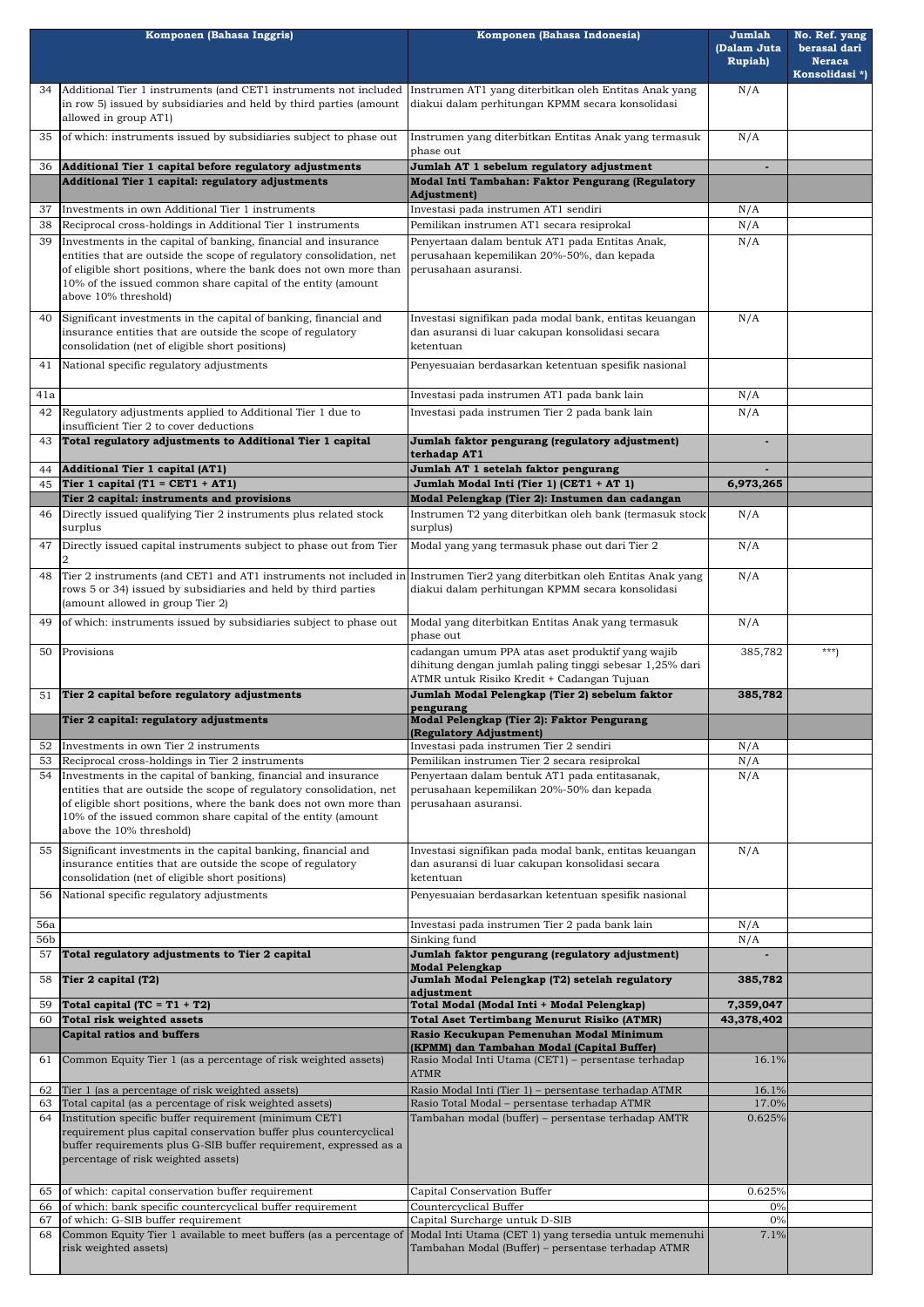| Komponen (Bahasa Inggris) |                                                                                                                                                    | Komponen (Bahasa Indonesia)                                                                                                             | Jumlah<br>(Dalam Juta<br><b>Rupiah</b> ) | No. Ref. yang<br>berasal dari<br><b>Neraca</b><br>Konsolidasi*) |
|---------------------------|----------------------------------------------------------------------------------------------------------------------------------------------------|-----------------------------------------------------------------------------------------------------------------------------------------|------------------------------------------|-----------------------------------------------------------------|
|                           | National minima (if different from Basel 3)                                                                                                        | National minima (jika berbeda dari Basel 3)                                                                                             |                                          |                                                                 |
| 69                        | National Common Equity Tier 1 minimum ratio (if different from<br>Basel 3 minimum)                                                                 | Rasio minimal CET 1 nasional (jika berbeda dengan Basel<br>3)                                                                           | N/A                                      |                                                                 |
| 70                        | National Tier 1 minimum ratio (if different from Basel 3 minimum)                                                                                  | Rasio minimal Tier 1 nasional (jika berbeda dengan Basel<br>3)                                                                          | N/A                                      |                                                                 |
| 71                        | National total capital minimum ratio (if different from Basel 3<br>minimum)                                                                        | Rasio minimal total modal nasional (jika berbeda dengan<br>Basel 3)                                                                     | N/A                                      |                                                                 |
|                           | Amounts below the thresholds for deduction (before risk<br>weighting)                                                                              | Jumlah di bawah batasan pengurangan (sebelum<br>pembobotan risiko)                                                                      |                                          |                                                                 |
| 72                        | Non-significant investments in the capital of other financials                                                                                     | Investasi non-signifikan pada modal entitas keuangan<br>lain                                                                            | N/A                                      |                                                                 |
| 73                        | Significant investments in the common stock of financials                                                                                          | Investasi signifikan pada saham biasa entitas keuangan                                                                                  | N/A                                      |                                                                 |
| 74                        | Mortgage servicing rights (net of related tax liability)                                                                                           | Mortgage servicing rights (net dari kewajiban pajak)                                                                                    | N/A                                      |                                                                 |
| 75                        | Deferred tax assets arising from temporary differences (net of<br>related tax liability)                                                           | Aset pajak tangguhan yang berasal dari perbedaan<br>temporer (net dari kewajiban pajak)                                                 | N/A                                      |                                                                 |
|                           | Applicable caps on the inclusion of provisions in Tier 2                                                                                           | Cap yang dikenakan untuk provisi pada Tier 2                                                                                            |                                          |                                                                 |
| 76                        | Provisions eligible for inclusion in Tier 2 in respect of exposures<br>subject to standardised approach (prior to application of cap)              | Provisi yang dapat diakui sebagai Tier 2 sesuai dengan<br>eksposur<br>berdasarkan pendekatan standar<br>(sebelum dikenakan cap)         | N/A                                      |                                                                 |
| 77                        | Cap on inclusion of provisions in Tier 2 under standardised<br>approach                                                                            | Cap atas provisi yang diakui sebagai Tier 2 berdasarkan<br>pendekatan standar                                                           | N/A                                      |                                                                 |
| 78                        | Provisions eligible for inclusion in Tier 2 in respect of exposures<br>subject to internal ratings-based approach (prior to application<br>of cap) | Provisi yang dapat diakui sebagai Tier 2 sesuai dengan<br>eksposur<br>berdasarkan pendekatan IRB<br>(sebelum dikenakan cap)             | N/A                                      |                                                                 |
| 79                        | Cap for inclusion of provisions in Tier 2 under internal ratings-<br>based approach                                                                | Cap atas provisi yang diakui sebagai Tier 2 berdasarkan<br>pendekatan IRB                                                               | N/A                                      |                                                                 |
|                           | Capital instruments subject to phase-out arrangements (only<br>applicable between 1 Jan 2018 and 1 Jan 2022)                                       | Instrumen Modal yang termasuk<br>phase out (hanya berlaku antara 1 Jan 2018 s.d. 1<br><b>Jan 2022)</b>                                  |                                          |                                                                 |
| 80                        | Current cap on CET1 instruments subject to phase out<br>arrangements                                                                               | Cap pada CET 1 yang temasuk phase out                                                                                                   | N/A                                      |                                                                 |
| 81                        | Amount excluded from CET1 due to cap (excess over cap after<br>redemptions and maturities)                                                         | Jumlah yang dikecualikan dari<br>CET1 karena adanya cap (kelebihan di atas cap setelah<br>redemptions dan<br>maturities)                | N/A                                      |                                                                 |
| 82                        | Current cap on AT1 instruments subject to phase out<br>arrangements                                                                                | Cap pada AT1 yang temasuk phase out                                                                                                     | N/A                                      |                                                                 |
| 83                        | Amount excluded from AT1 due to cap (excess over cap after<br>redemptions and<br>maturities)                                                       | Jumlah  yang dikecualikan dari AT1 karena adanya cap<br>(kelebihan di atas cap setelah redemptions dan<br>maturities)                   | N/A                                      |                                                                 |
| 84                        | Current cap on T2 instruments subject to phase out<br>arrangements                                                                                 | Cap pada Tier2 yang temasuk phase out                                                                                                   | N/A                                      |                                                                 |
| 85                        | Amount excluded from T2 due to cap (excess over cap after<br>redemptions and<br>maturities)                                                        | Jumlah yang dikecualikan dari<br>Tier2 karena adanya <i>cap</i> (kelebihan di atas <i>cap</i> setelah<br>redemptions dan<br>maturities) | N/A                                      |                                                                 |

\*\*\*) 1,25% dari ATMR untuk Risiko Kredit

\*) Diisi oleh Bank berdasarkan rekonsiliasi antara Format Standar Pengungkapan Perhitungan KPMM Basel III dan Neraca Publikasi Bank (hanya ditampilkan jika terdapat rekonsiliasi sebagaimana pada Bagian 2)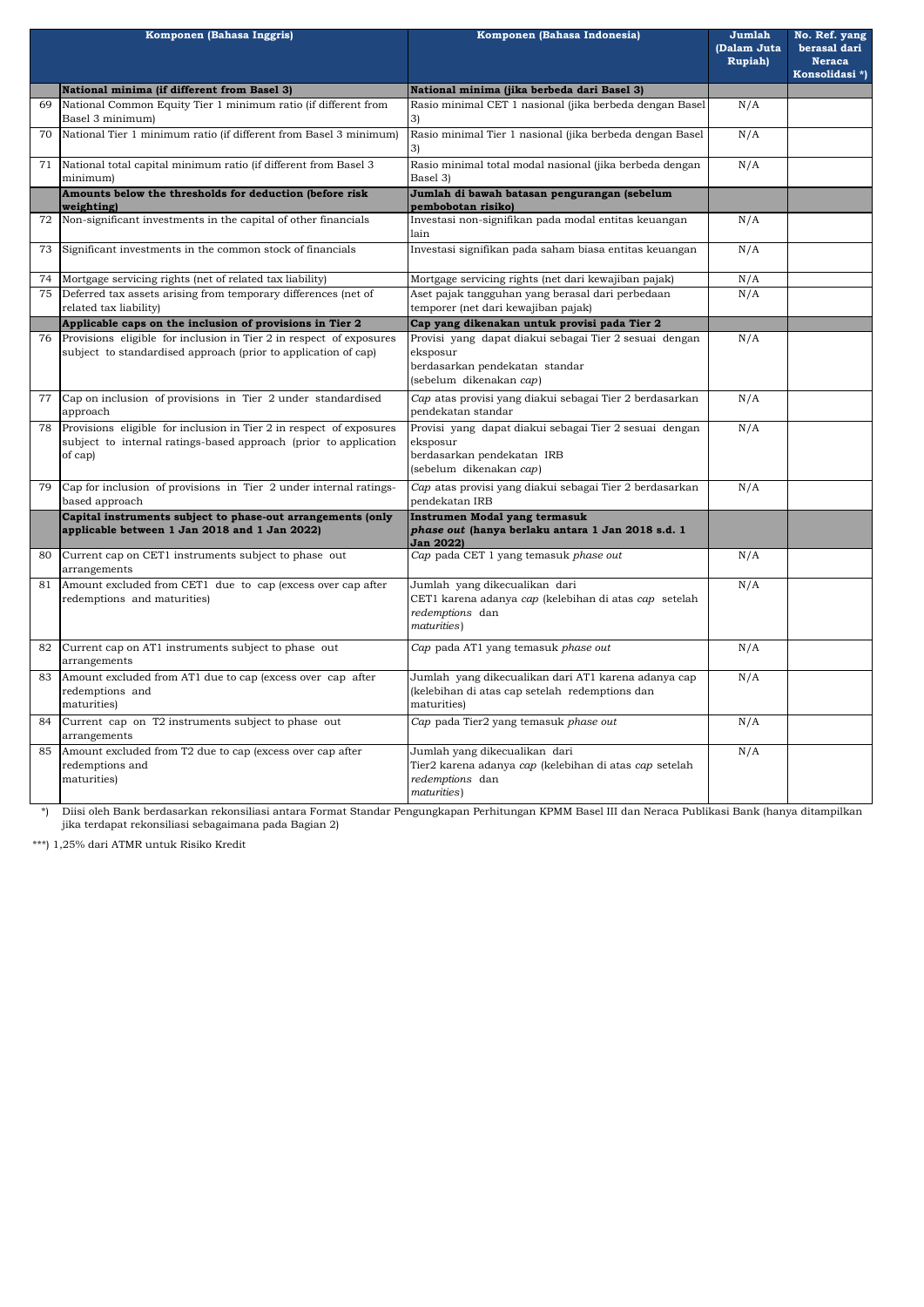## **Rekonsiliasi Permodalan**

| No.         | Pos-pos                                                                                                              | Neraca Publikasi<br>Posisi 30 Juni 2016<br>(Dalam Jutaan Rupiah) | No. |
|-------------|----------------------------------------------------------------------------------------------------------------------|------------------------------------------------------------------|-----|
| <b>ASET</b> |                                                                                                                      |                                                                  |     |
| 1.          | Kas                                                                                                                  | 163,170                                                          |     |
| 2.          | Penempatan pada Bank Indonesia                                                                                       | 5,600,775                                                        |     |
| 3.          | Penempatan pada bank lain                                                                                            | 1,842,655                                                        |     |
| 4.          | Tagihan spot dan derivatif                                                                                           | 2,131,001                                                        |     |
| 5.          | Surat berharga                                                                                                       |                                                                  |     |
|             | a. Diukur pada nilai wajar melalui laporan laba/rugi                                                                 | 2,481,978                                                        |     |
|             | b. Tersedia untuk dijual                                                                                             | 6,305,228                                                        |     |
|             | c. Dimiliki hingga jatuh tempo                                                                                       | 3,243,490                                                        |     |
|             | d. Pinjaman yang diberikan dan piutang                                                                               | 519,405                                                          |     |
| 6.          | Surat berharga yang dijual dengan janji dibeli kembali (repo)                                                        |                                                                  |     |
| 7.          | Tagihan atas surat berharga yang dibeli dengan janji dijual kembali (reverse repo)                                   | 6,695,287                                                        |     |
| 8.          | Tagihan akseptasi<br>Kredit                                                                                          | 2,558,468                                                        |     |
| 9.          | a. Diukur pada nilai wajar melalui laporan laba/rugi                                                                 |                                                                  |     |
|             | b. Tersedia untuk dijual                                                                                             |                                                                  |     |
|             | c. Dimiliki hingga jatuh tempo                                                                                       |                                                                  |     |
|             | d. Pinjaman yang diberikan dan piutang                                                                               | 27,428,382                                                       |     |
| 10.         | Pembiayaan syariah                                                                                                   |                                                                  |     |
| 11.         | Penyertaan                                                                                                           |                                                                  |     |
| 12.         | Cadangan kerugian penurunan nilai aset keuangan -/-                                                                  |                                                                  |     |
|             | a. Surat berharga                                                                                                    | (938)                                                            |     |
|             | b. Kredit                                                                                                            | (1, 123, 007)                                                    |     |
|             | c. Lainnya                                                                                                           | (13, 852)                                                        |     |
| 13.         | Aset tidak berwujud                                                                                                  | 113,168                                                          | d   |
|             | Akumulasi amortisasi aset tidak berwujud -/-                                                                         | (78, 820)                                                        | d   |
| 14.         | Aset tetap dan inventaris                                                                                            | 196,780                                                          |     |
|             | Akumulasi penyusutan aset tetap dan inventaris -/-                                                                   | (134, 835)                                                       |     |
| 15.         | Aset non produktif                                                                                                   |                                                                  |     |
|             | a. Properti terbengkalai                                                                                             |                                                                  |     |
|             | b. Aset yang diambil alih                                                                                            |                                                                  |     |
|             | c. Rekening tunda                                                                                                    |                                                                  |     |
|             | d. Aset antar kantor                                                                                                 |                                                                  |     |
|             | i. Melakukan kegiatan operasional di Indonesia                                                                       |                                                                  |     |
|             | ii. Melakukan kegiatan operasional di luar Indonesia<br>Cadangan kerugian penurunan nilai dari aset non keuangan -/- | 2,267,040                                                        |     |
| 16.<br>17.  | Sewa pembiayaan                                                                                                      |                                                                  |     |
| 18.         | Aset pajak tangguhan                                                                                                 | 673,636                                                          | e   |
|             | 19. Aset lainnya                                                                                                     | 1,313,841                                                        |     |
|             | <b>TOTAL ASET</b>                                                                                                    | 62,182,852                                                       |     |
|             | <b>LIABILITAS DAN EKUITAS</b>                                                                                        |                                                                  |     |
|             | <b>LIABILITAS</b>                                                                                                    |                                                                  |     |
| 1.          | Giro                                                                                                                 | 15,670,713                                                       |     |
| 2.          | Tabungan                                                                                                             | 3,396,111                                                        |     |
| 3.          | Simpanan berjangka                                                                                                   | 7,209,873                                                        |     |
| 4.          | Dana investasi revenue sharing                                                                                       |                                                                  |     |
| 5.          | Pinjaman dari Bank Indonesia                                                                                         |                                                                  |     |
| 6.          | Pinjaman dari bank lain                                                                                              | 8,868,798                                                        |     |
| 7.          | Liabilitas spot dan derivatif                                                                                        | 4,111,959                                                        |     |
| 8.          | Utang atas surat berharga yang dijual dengan janji dibeli kembali (repo)                                             |                                                                  |     |
| 9.          | Utang akseptasi                                                                                                      | 2,195,894                                                        |     |
| 10.         | Surat berharga yang diterbitkan                                                                                      |                                                                  |     |
| 11.         | Pinjaman yang diterima                                                                                               |                                                                  |     |
| 12.         | Setoran jaminan                                                                                                      | 132                                                              |     |
| 13.         | Liabilitas antar kantor                                                                                              |                                                                  |     |
|             | a. Melakukan kegiatan operasional di Indonesia                                                                       |                                                                  |     |
|             | b. Melakukan kegiatan operasional di luar Indonesia                                                                  |                                                                  |     |
|             | Dana usaha                                                                                                           | 7,012,352                                                        | a   |
|             | Kegiatan operasional di luar Indonesia lainnya                                                                       | 11,810,439                                                       |     |
| 14.<br>15.  | Liabilitas pajak tangguhan<br>Liabilitas lainnya                                                                     | 1,129,381                                                        |     |
|             | 16. Dana investasi profit sharing                                                                                    |                                                                  |     |
|             |                                                                                                                      |                                                                  |     |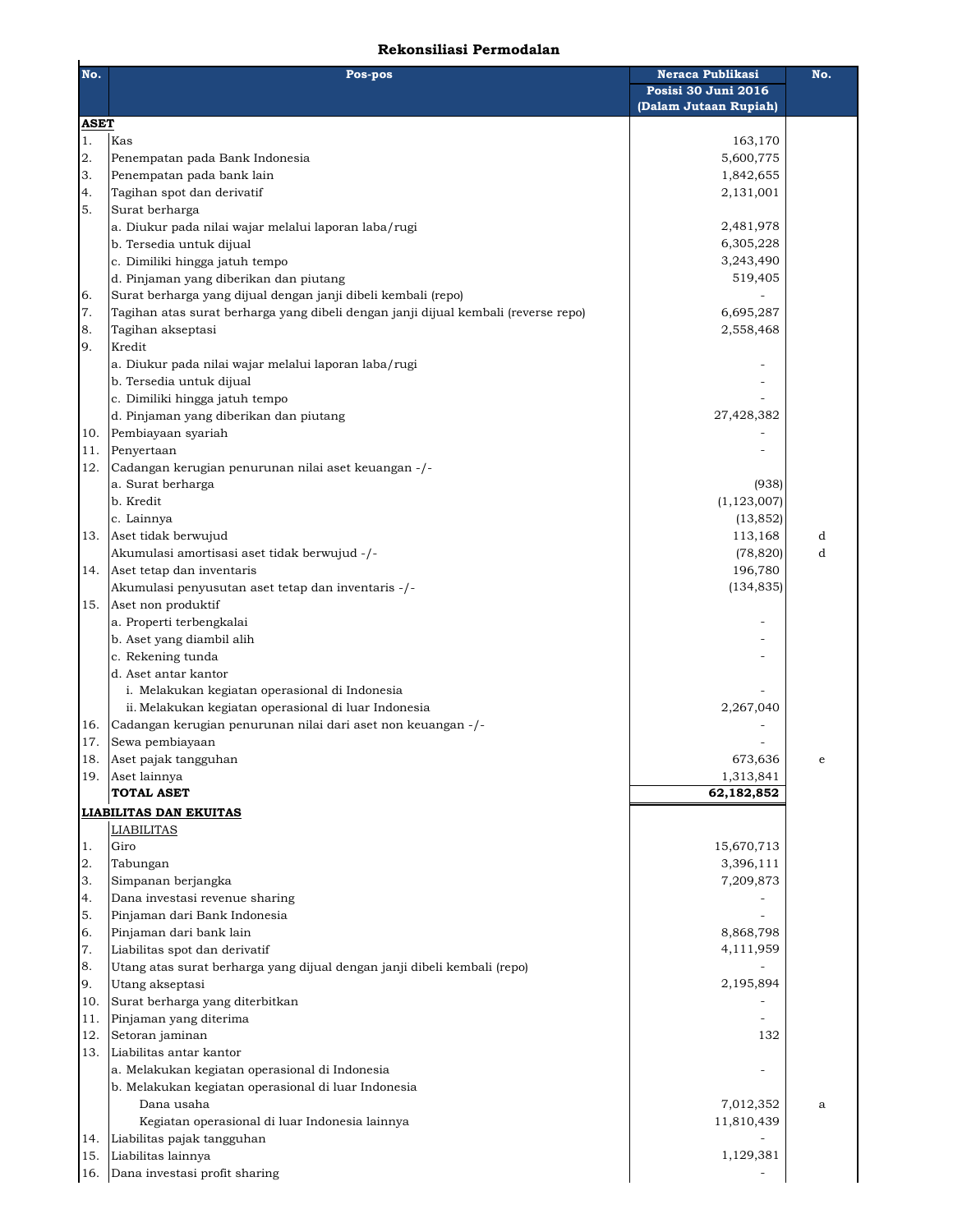| No. | Pos-pos                                                                    | Neraca Publikasi      | No.          |
|-----|----------------------------------------------------------------------------|-----------------------|--------------|
|     |                                                                            | Posisi 30 Juni 2016   |              |
|     |                                                                            | (Dalam Jutaan Rupiah) |              |
|     | <b>TOTAL LIABILITAS</b>                                                    | 61,405,652            |              |
|     | <b>EKUITAS</b>                                                             |                       |              |
|     | 17. Modal disetor                                                          |                       |              |
|     | a. Modal dasar                                                             | 867                   | a            |
|     | b. Modal yang belum disetor -/-                                            |                       |              |
|     | c. Saham yang dibeli kembali (treasury stock) -/-                          |                       |              |
| 18. | Tambahan modal disetor                                                     |                       |              |
|     | a. Agio                                                                    |                       |              |
|     | b. Disagio $-/-$                                                           |                       |              |
|     | c. Modal sumbangan                                                         |                       |              |
|     | d. Dana setoran modal                                                      |                       |              |
|     | e. Lainnya                                                                 |                       |              |
|     | 19. Pendapatan (kerugian) komprehensif lainnya                             |                       |              |
|     | a. Penyesuaian akibat penjabaran laporan keuangan dalam mata uang asing    |                       |              |
|     | b. Keuntungan (kerugian) dari perubahan nilai aset keuangan dalam kelompok | 37,703                | $\mathbf{c}$ |
|     | tersedia untuk dijual                                                      |                       |              |
|     | c. Bagian efektif lindung nilai arus kas                                   |                       |              |
|     | d. Keuntungan revaluasi aset tetap                                         |                       |              |
|     | e. Bagian pendapatan komprehensif lain dari entitas asosiasi               |                       |              |
|     | f. Keuntungan (kerugian) aktuarial program imbalan pasti                   | 11,744                |              |
|     | g. Pajak penghasilan terkait dengan penghasilan komprehensif lain          | 8,303                 |              |
|     | h. Lainnya                                                                 |                       |              |
| 20. | Selisih kuasi reorganisasi                                                 |                       |              |
| 21. | Selisih restrukturisasi entitas sepengendali                               |                       |              |
| 22. |                                                                            |                       |              |
| 23. | Ekuitas lainnya                                                            |                       |              |
|     | Cadangan                                                                   |                       |              |
|     | a. Cadangan umum                                                           |                       |              |
|     | b. Cadangan tujuan                                                         |                       |              |
|     | 24. Laba/rugi                                                              |                       |              |
|     | a. Tahun-tahun lalu<br>Laba tahun lalu yang ditransfer ke kantor pusat     |                       |              |
|     |                                                                            |                       |              |
|     | Laba tahun lalu yang ditahan                                               | 458,910               | b            |
|     | b. Tahun berjalan                                                          |                       |              |
|     | Laba tahun berjalan yang ditransfer ke kantor pusat                        |                       |              |
|     | Peningkatan/(penurunan) nilai wajar atas kewajiban keuangan                | 12,588                | b            |
|     | Laba (rugi) tahun berjalan selain peningkatan/(penurunan) nilai wajar atas | 247,085               | b            |
|     | kewajiban keuangan                                                         |                       |              |
|     | TOTAL EKUITAS YANG DAPAT DIATRIBUSIKAN KEPADA PEMILIK                      | 777,200               |              |
|     | 25. Kepentingan non pengendali                                             |                       |              |
|     | <b>TOTAL EKUITAS</b>                                                       | 777,200               |              |
|     | TOTAL LIABILITAS DAN EKUITAS                                               | 62,182,852            |              |